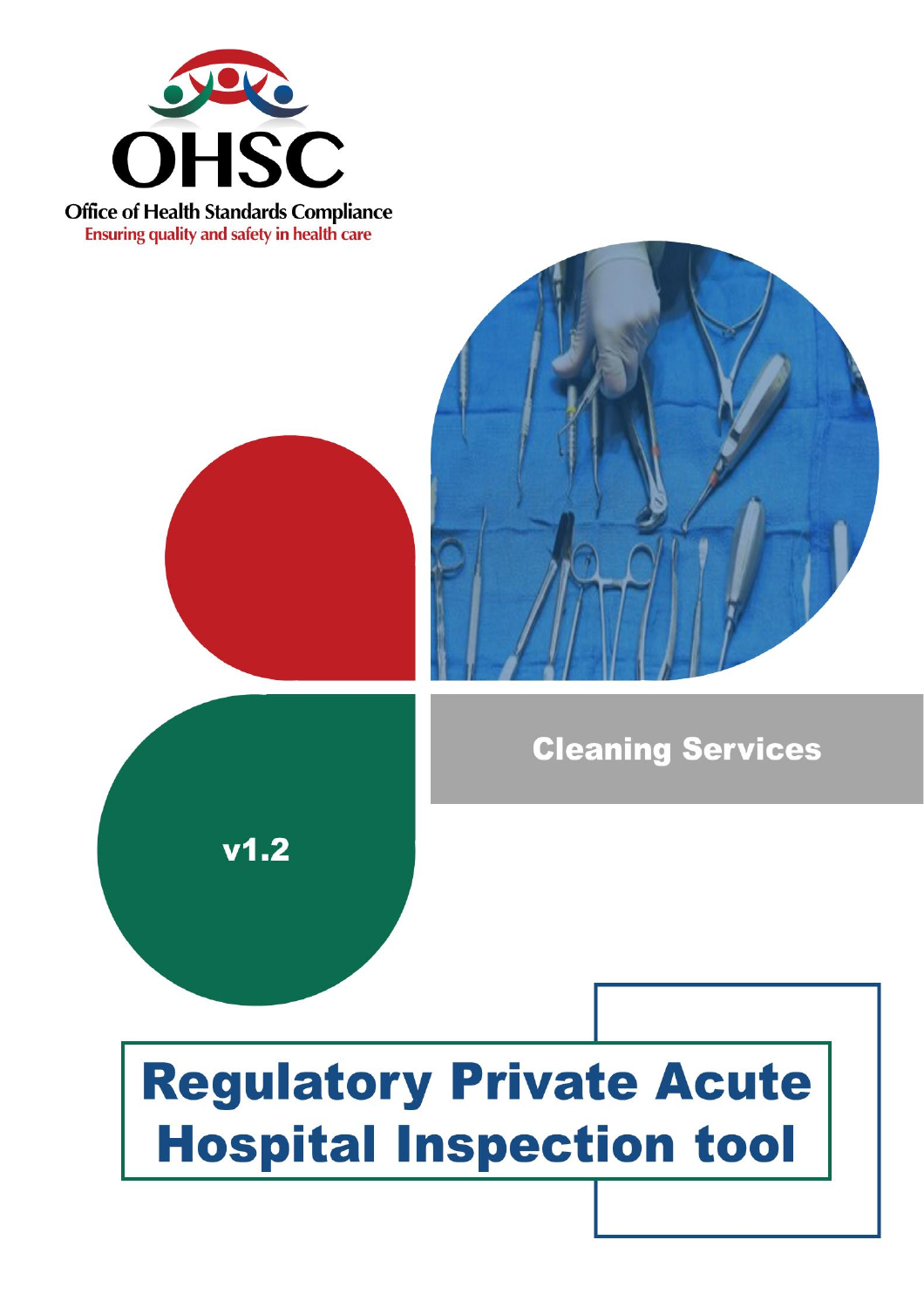## **Official Sign-Off**

The National Health Act, 2003 (Act No. 61 of 2003) provides for quality requirements and standards in respect of health services provided by health establishments to the public. The main objective is to promote and protect the health and safety of the users of health services and contribute to improved outcomes and improved population health.

To achieve this mandate, standardised inspection tools aligned to Norms and Standards Regulations applicable to different categories of health establishments promulgated by the Minister of Health in 2018 have been developed for Private Acute Hospitals.

#### **Acknowledgements**

There are many people who have contributed to the development of the Regulatory Private Acute Hospital Inspection Tools Version 1.2. The Office of Health Standards Compliance wishes to extend most heartfelt acknowledgement and gratitude to the following:

- The WHO technical team for providing guidance on the very first draft inspection tools database
- OHSC CEO Dr Siphiwe Mndaweni and Executive Manager for Health Standards Design, Systems and Support Ms Winnie Moleko for providing strategic and operational support.
- Former Health Standards Development and Training unit Director Dr Grace Labadarios
- Systems, Data Analysis and Research unit Director Dr Thabiso Makola who is also the Acting Director for Health Standards Development and Training unit
- The Health Standards Development and Training unit (Mr Jabu Nkambule who led the team and worked tirelessly with the leadership of Hospital Association of South Africa (HASA) during various development stages of the tool, Ms Florina Mokoena, Ms Mosehle Matlala, Ms Busisiwe Mashinini) and contract workers Ms Thresia Pather and Ms Busi Ngubane for the development of the Private Acute Hospital Inspection tools.
- The internal OHSC teams Compliance Inspectorate; Systems, Data Analysis and Research for their contribution during the development of the Inspection tools and Information Technology and Communication and Stakeholder Relations for providing support.
- Provincial Department of Health private hospital licensing units personnel (Ms Pinki Belot Free State Province, Ms Dimakatso Moeketsi and Ms Zandile Nzuza - Kwa-Zulu Natal-Province, Ms Kim Jacobs - Western Cape Province, Ms Bulelwa Peter - Eastern Cape Province, Ms Pakama Nqadala
	- Northern Cape Province, Ms Lindiwe Mkhatshwa Mpumalanga Province, and Ms Patience Ntamane Gauteng Province) for their valuable input and support.
- The Certification and Enforcement Committee of the OHSC Board for reviewing the tools and for recommending to the Board for approval.
- The Hospital Association of South Africa (HASA) for their commitment and constructive engagements during the consultative process and for affording the OHSC an opportunity to conduct scoping visits in the private hospital health establishments.

It is hereby certified that these Regulatory Private Acute Hospital Inspection tools version 1.2 was developed by the Office of Health Standards Compliance.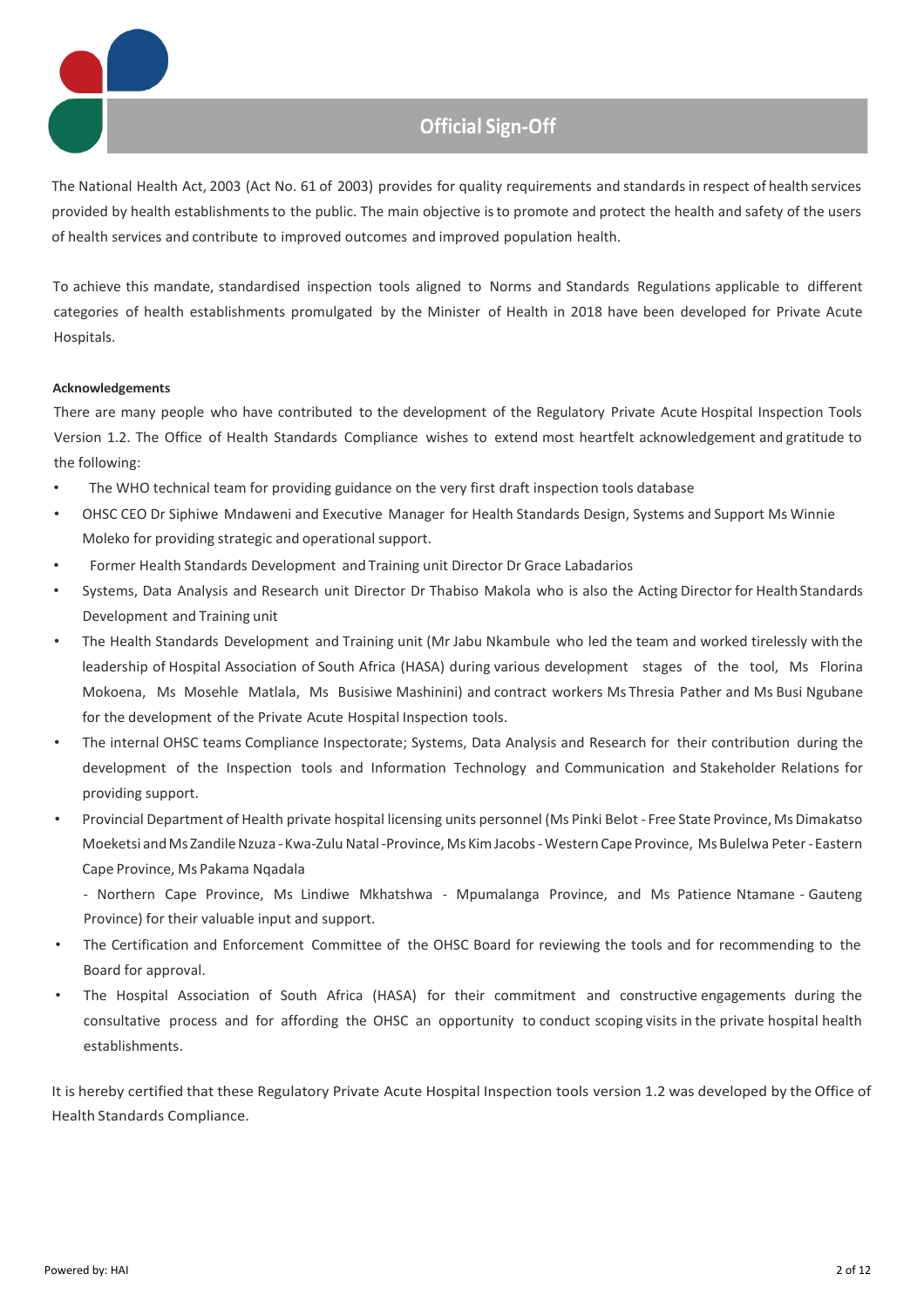Ill oderne

Ms. WMoleko Executive Manager Health Standards Development Analysis and Support Date: 31/03/2022

أديية  $\sim$   $\sim$ 

Dr. S. Mndaweni Chief Executive Officer Date: 31/03/2022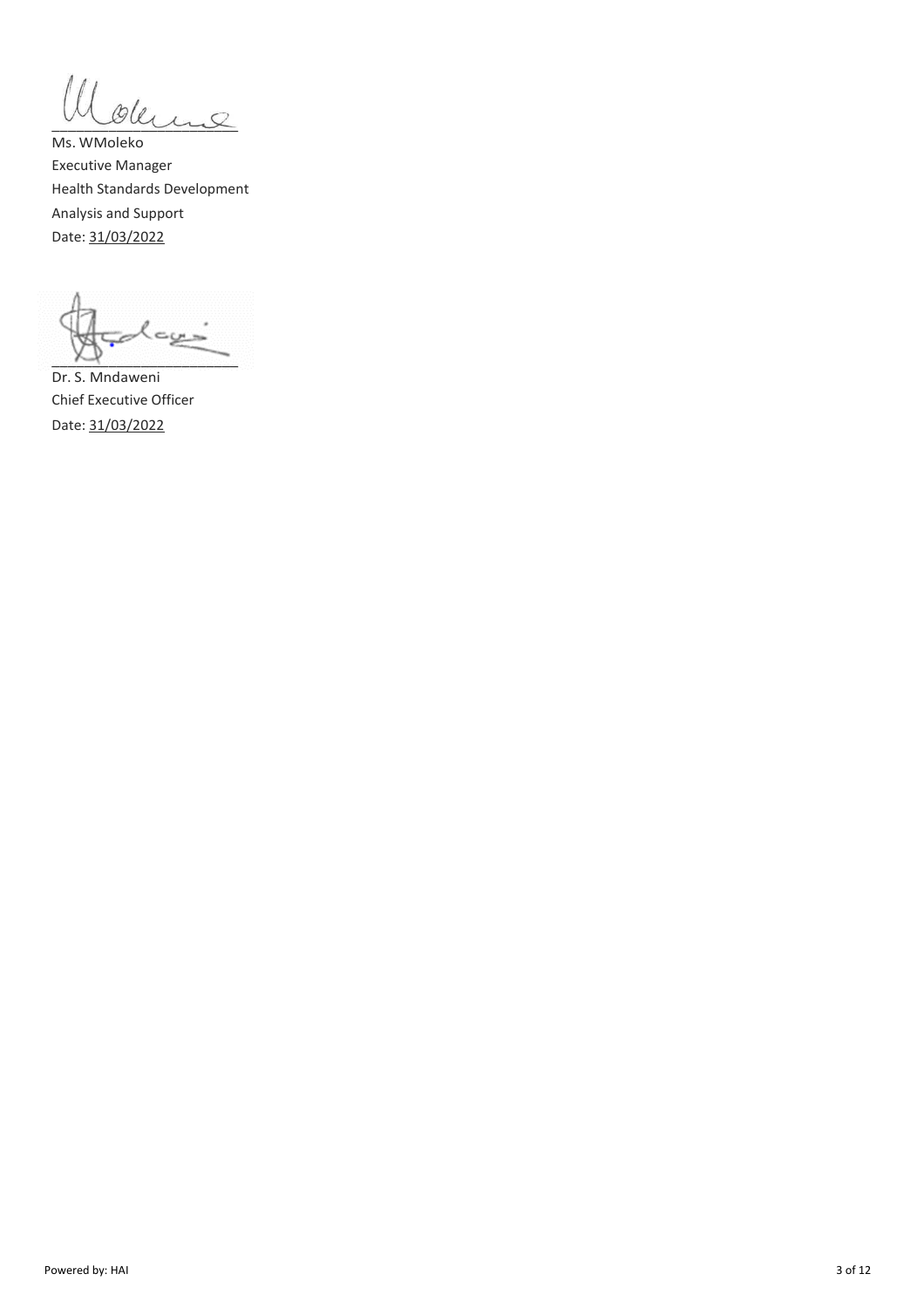| acility<br>г |  |
|--------------|--|
|              |  |

Date:

- **Tool Name:** Regulatory Private Acute Hospital inspection tool v1.2 Final
- **HEs Type:** Hospitals
- **Sector:** Private
- **Specialization:** Private Acute Hospital
- **Created By: Health Standards Development and Training**

### **32 Cleaning Services**

#### **Domain 32.2 CLINICAL GOVERNANCE AND CLINICAL CARE**

#### **Sub Domain 32.2.1 7** Clinical management

**Standard 32.2.1.1 7(1)** The health establishment must establish and maintain clinical management systems, structures and procedures that give effect to national policies and guidelines.

#### **Criterion 32.2.1.1.1 7 The health establishment implements process to ensure environmental cleanliness.**

**32.2.1.1.1.1** All cleaning work completed is verified by the cleaning supervisor or delegated personnel.

#### **Assessment type:** Document - **Risk rating:** Essential measure

Daily inspections will ensure the cleanliness of the building. The person responsible for overseeing the cleaning service must inspect the building daily to confirm that cleaning has been carried out according to the schedule and that all areas attended to have been effectively cleaned. Monitoring tools (i.e. checklists/tick sheets) listing all cleaning tasks must be completed for each room or area. Not applicable: Never

| <b>Score</b> | <b>Comment</b> |
|--------------|----------------|
|              |                |
|              |                |

#### **32.2.1.1.1.2** The areas listed below are clean.

#### **Assessment type:** Observation - **Risk rating:** Vital measure

Verify whether the service areas listed below are clean. Inspector to observe general cleanliness of the area including but not limited to whether the area is free of dirt and stains. Score 1 if the area is clean and score 0 if not clean. Score NA (not applicable) if an indicated area does not exist in the health establishment

| Score           | <b>Comment</b> |       |                |
|-----------------|----------------|-------|----------------|
|                 |                |       |                |
|                 |                |       |                |
| <b>Aspects</b>  |                | Score | <b>Comment</b> |
| 1. Waiting area |                |       |                |
| 2. Passages     |                |       |                |
| 3. Stairs/Steps |                |       |                |
| 4. Lifts        |                |       |                |
| 5. Admin block  |                |       |                |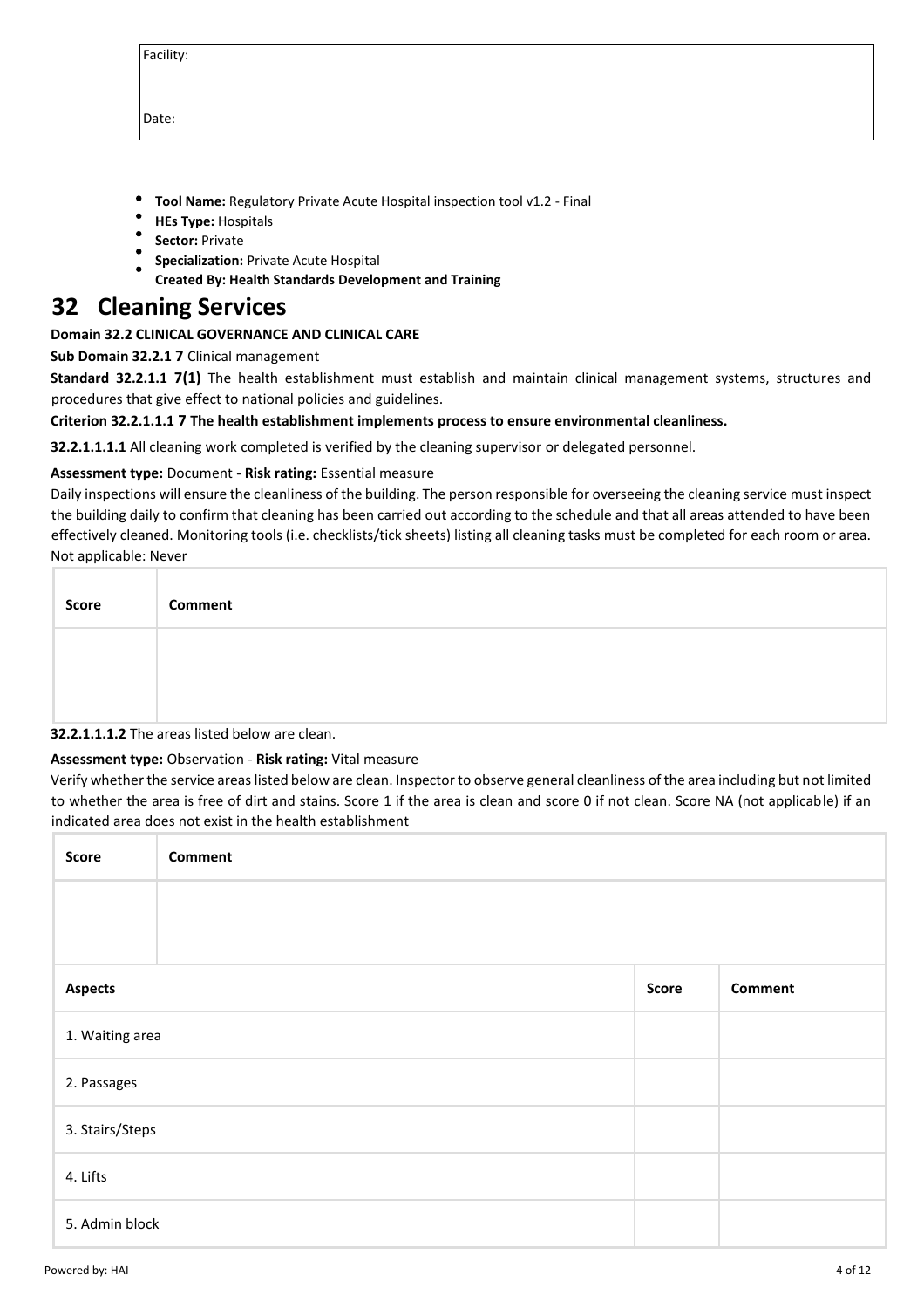#### **Criterion 32.2.1.1.2 7 Healthcare providers are informed on the health establishment and their specific responsibilities.**

**32.2.1.1.2.1** Health care personnel have been informed about the policy or standard operating procedure or procedure or guideline of the unit and health establishment.

#### **Assessment type:** Document - **Risk rating:** Essential measure

Documented evidence that personnel have been informed about the policy or standard operating procedure or procedure or guideline must be available. This could include but is not limited to distribution lists which include personnel signatures to indicate they have read and understood the document (which must be dated and signed),proof of attendance at meetings where policies, guidelines and standard operating procedures are discussed, or similar evidence for electronic distribution which could include but not limited to email distribution or documents deposited in intranet or other electronic platforms. Score 1 if such evidence is available and score 0 if it is not available.

| <b>Score</b>                                    | <b>Comment</b> |              |         |
|-------------------------------------------------|----------------|--------------|---------|
|                                                 |                |              |         |
|                                                 |                |              |         |
| <b>Aspects</b>                                  |                | <b>Score</b> | Comment |
| 1. Conducting terminal cleaning                 |                |              |         |
| 2. Managing of chemical and biohazardous spills |                |              |         |

**Standard 32.2.1.2 7(2)** (b) A health establishment must establish and maintain systems, structures and programmes to manage clinical risk.

#### **Criterion 32.2.1.2.1 7 Appropriate cleaning materials and equipment must be available and safely stored.**

**32.2.1.2.1.1** Cleaning material and equipment are available.

#### **Assessment type:** Observation - **Risk rating:** Essential measure

The cleaning services is expected to have a list/inventory of cleaning material and equipment according to the services rendered. Request the list/inventory of cleaning material and equipment and check whether all the items listed are available ,functional and not expired. Score 0 if not all the items are available, or they are expired or not functional(where applicable) or if there is no list/inventory of cleaning material and equipment available. Not applicable: Never

| <b>Score</b> | Comment                                                                    |
|--------------|----------------------------------------------------------------------------|
|              |                                                                            |
|              | 22 1 1 2 1 2 Cleaning materials are stored in a lockable supposed or area. |

**32.2.1.2.1.2** Cleaning materials are stored in a lockable cupboard or area.

#### **Assessment type:** Observation - **Risk rating:** Vital measure

This is to reduce the risk of accidents relating to misuse of the cleaning agents. The main storage cupboard or area used for cleaning materials must be lockable. Not applicable: Never

| Score | Comment |
|-------|---------|
|       |         |
|       |         |

**32.2.1.2.1.3** Cleaning machines are regularly serviced.

#### **Assessment type:** Document - **Risk rating:** Essential measure

Service records showing that cleaning machines are serviced in accordance with the manufacturer`s instructions must be available. Not applicable: Never

|--|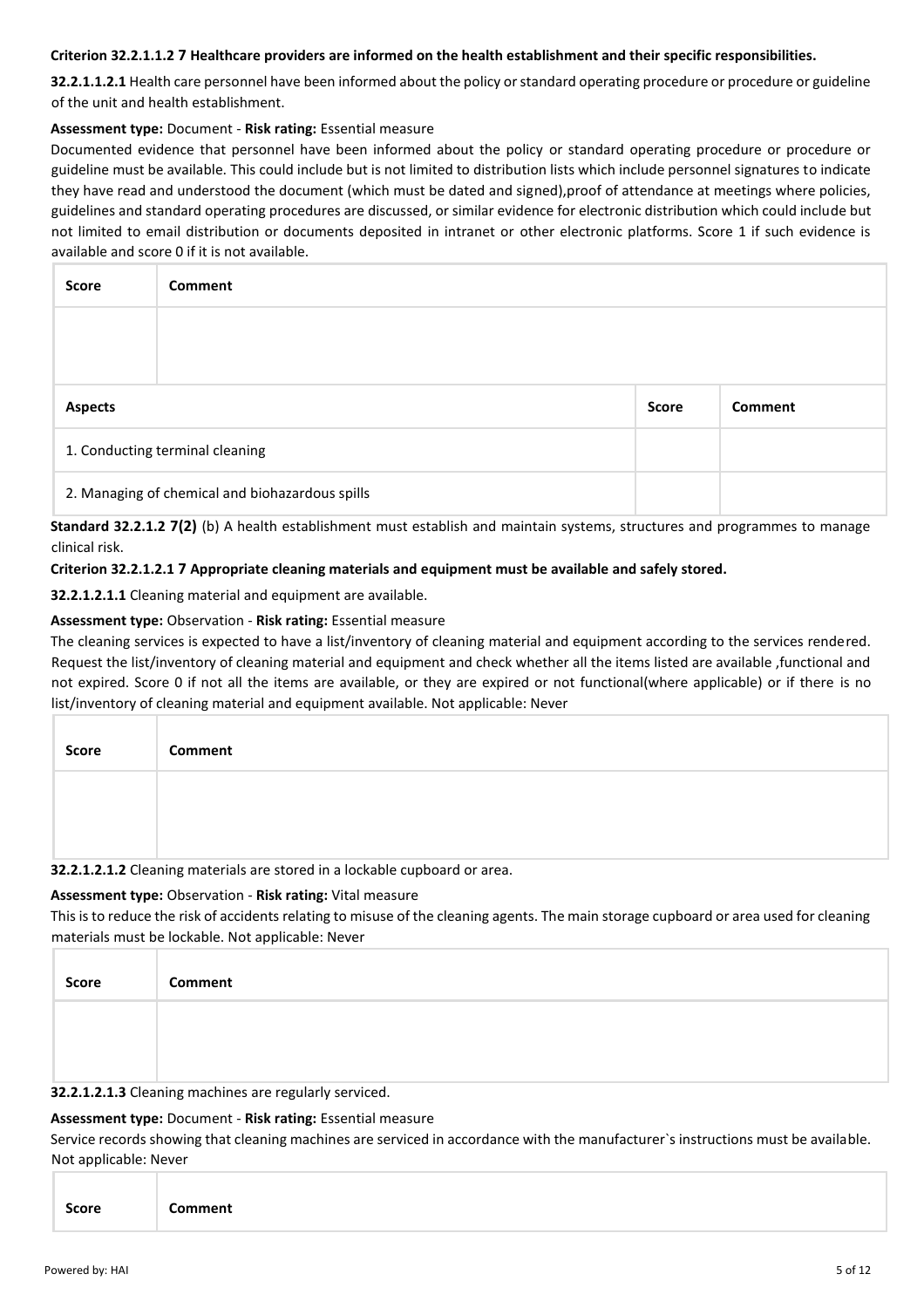#### **32.2.1.2.1.4** Cleaning machines are functional.

#### **Assessment type:** Observation - **Risk rating:** Essential measure

Examine the inventory list for cleaning machines. Ask cleaning personnel to demonstrate operation of the cleaning machines to determine whether they are functional. Not applicable: Never

| Score | Comment |
|-------|---------|
|       |         |
|       |         |

#### **32.2.1.2.1.5** Cleaners are trained on the aspects listed below.

#### **Assessment type:** Document - **Risk rating:** Essential measure

Review in-service training records from the previous 12 months to verify whether cleaning personnel have received training on the aspects listed below. Score 1 if training has been provided and 0 if not provided.

| <b>Score</b>                                                                                                                  | <b>Comment</b>                              |              |         |
|-------------------------------------------------------------------------------------------------------------------------------|---------------------------------------------|--------------|---------|
|                                                                                                                               |                                             |              |         |
| <b>Aspects</b>                                                                                                                |                                             | <b>Score</b> | Comment |
|                                                                                                                               | 1. Use of cleaning equipment                |              |         |
| 2. Use of cleaning materials                                                                                                  |                                             |              |         |
|                                                                                                                               | 3. Use of disinfectants, including dilution |              |         |
|                                                                                                                               | 4. Use of detergents, including dilution    |              |         |
| 5. Implementation of infection control procedures, including, but not limited to, personal<br>protective equipment to be worn |                                             |              |         |

#### **Criterion 32.2.1.2.2 7 Cleaning personnel must have been trained to conduct terminal cleaning.**

**32.2.1.2.2.1** A policy or standard operating procedure or procedure or guideline for conducting terminal cleaning is available.

#### **Assessment type:** Document - **Risk rating:** Vital measure

Verify whether the aspects listed below are included and explained in the document. The document must as minimum comply with the following requirements: Title of the document, Name of the health establishment or hospital group, signed and dated by the accounting officer or delegated person, signed and dated by the compiler or chairperson of committee that developed the document (optional), date of implementation, documents must be reviewed at a minimum every 5 years, summary of changes made to each version of the document (optional).NB: Document could be from the corporate head office (signed by the CEO or delegated person), electronic date and signature is acceptable. The document must meet these requirements to be considered for review. Score 1 if the aspect is included and explained and 0 if not included or not explained.

| Score | Comment |  |  |  |
|-------|---------|--|--|--|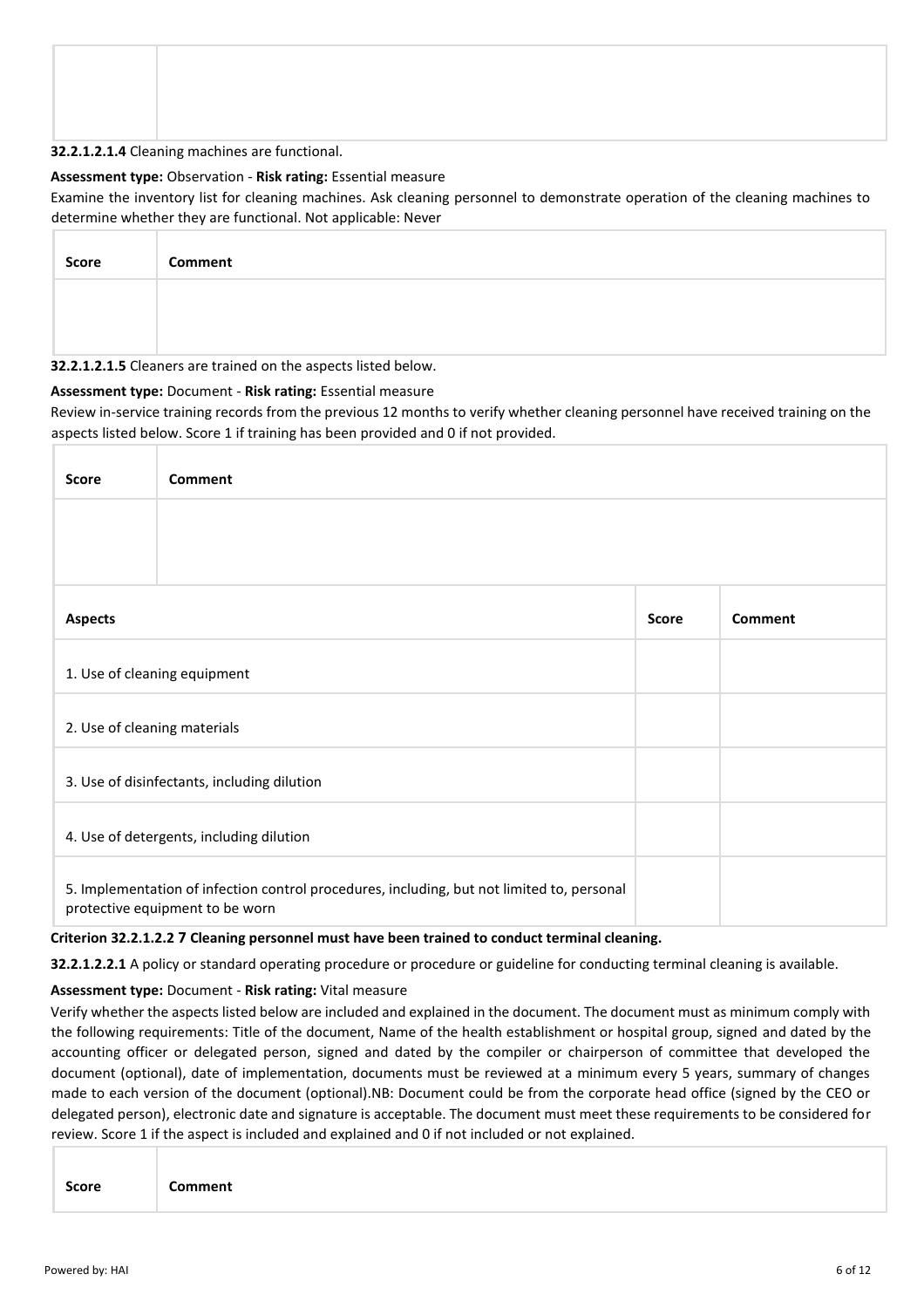| <b>Aspects</b>                                                  | <b>Score</b> | <b>Comment</b> |
|-----------------------------------------------------------------|--------------|----------------|
| 1. Personal protective clothing used                            |              |                |
| 2. Equipment used                                               |              |                |
| 3. Type of detergent                                            |              |                |
| 4. Procedure for handling linen from isolation room             |              |                |
| 5. Procedure for handling medical waste                         |              |                |
| 6. Criteria for cleaning entire isolation room                  |              |                |
| 7. Management of mobile equipment                               |              |                |
| 8. Removal and discarding of used personal protective equipment |              |                |

**32.2.1.2.2.2** Cleaning personnel are able to explain how they carry out terminal cleaning or disinfection of rooms and equipment used by infectious users.

#### **Assessment type:** Staff interview - **Risk rating:** Essential measure

Interview three cleaning personnel who are responsible for terminal cleaning to determine whether they can explain how to carry out terminal cleaning. Cleaning personnel must be able to explain the content of the standard operating procedure for terminal cleaning. Score 1 if they can explain the procedure and 0 if they cannot explain the procedure.

| Score | Comment |
|-------|---------|
|       |         |
|       |         |

#### Unit 1 Cleaning personnel 1

| <b>Aspects</b>                       | <b>Score</b> | Comment |
|--------------------------------------|--------------|---------|
| 1. Personal protective clothing used |              |         |
| 2. Equipment to be used              |              |         |
| 3. Type of detergent                 |              |         |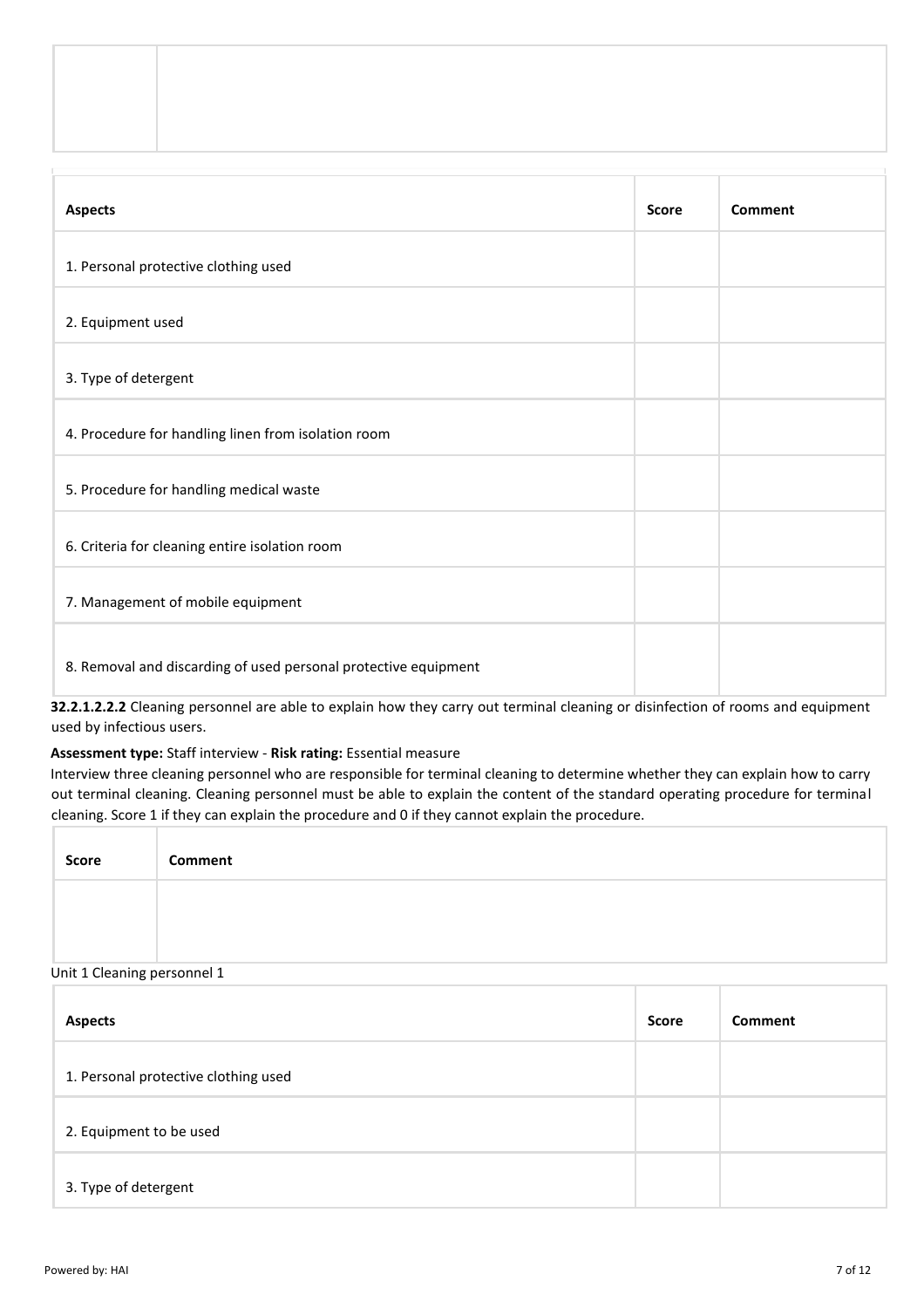| 4. Procedure for handling linen from isolation room           |  |
|---------------------------------------------------------------|--|
| 5. Procedure for handling medical waste                       |  |
| 6. Criteria for cleaning entire isolation room                |  |
| 7. Management of mobile equipment                             |  |
| 8. Removal and disposal of used personal protective equipment |  |
| Unit 2 Cleaning personnel 2                                   |  |

| <b>Aspects</b>                                                | <b>Score</b> | Comment |
|---------------------------------------------------------------|--------------|---------|
|                                                               |              |         |
| 1. Personal protective clothing used                          |              |         |
|                                                               |              |         |
| 2. Equipment to be used                                       |              |         |
| 3. Type of detergent                                          |              |         |
| 4. Procedure for handling linen from isolation room           |              |         |
| 5. Procedure for handling medical waste                       |              |         |
| 6. Criteria for cleaning entire isolation room                |              |         |
| 7. Management of mobile equipment                             |              |         |
| 8. Removal and disposal of used personal protective equipment |              |         |

Unit 3 Cleaning personnel 3

| <b>Aspects</b>                                      | <b>Score</b> | <b>Comment</b> |
|-----------------------------------------------------|--------------|----------------|
| 1. Personal protective clothing used                |              |                |
| 2. Equipment to be used                             |              |                |
| 3. Type of detergent                                |              |                |
| 4. Procedure for handling linen from isolation room |              |                |
| 5. Procedure for handling medical waste             |              |                |
| 6. Criteria for cleaning entire isolation room      |              |                |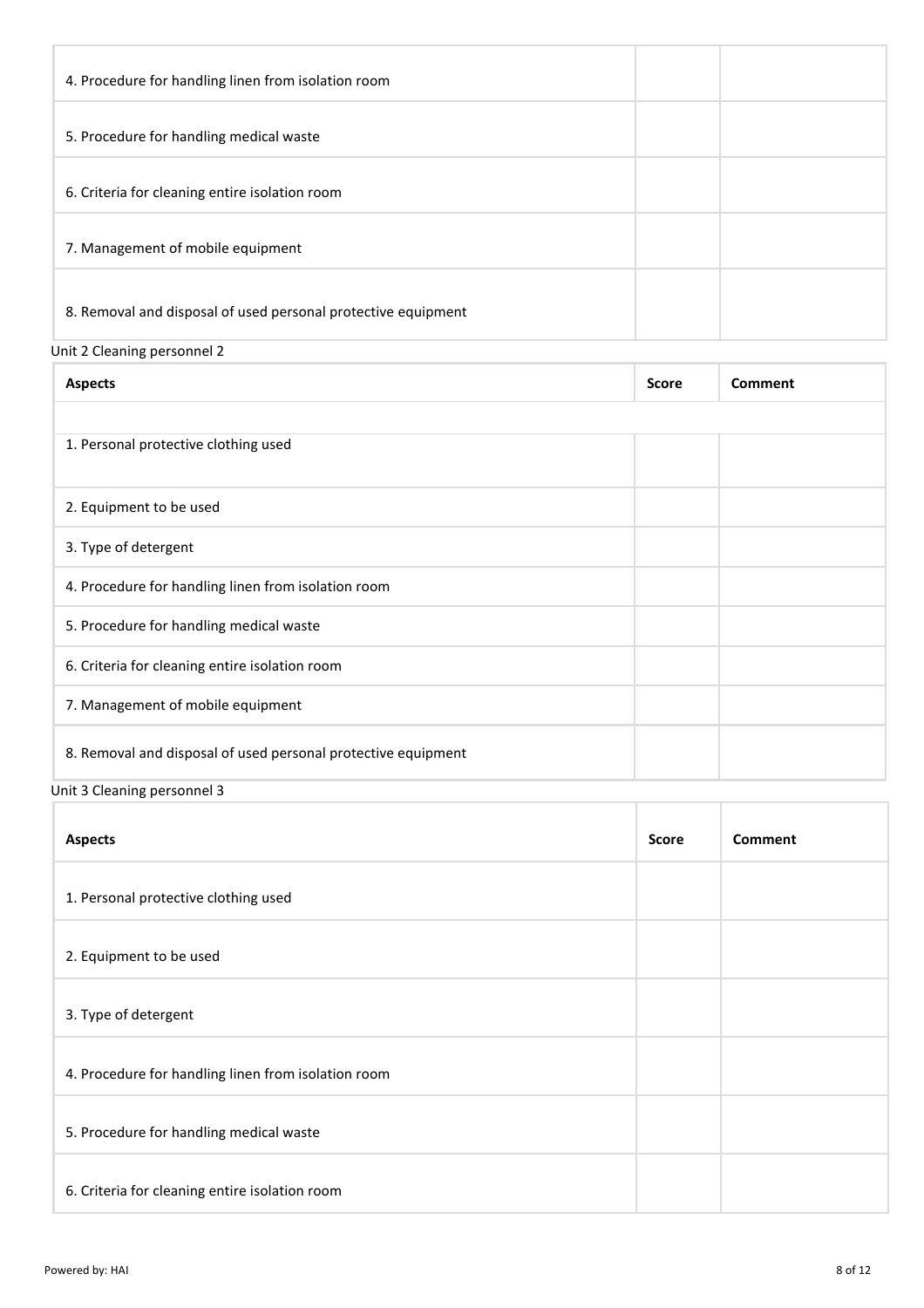| 7. Management of mobile equipment                             |  |
|---------------------------------------------------------------|--|
| 8. Removal and disposal of used personal protective equipment |  |

#### **Sub Domain 32.2.2 8** Infection prevention and control programmes

**Standard 32.2.2.1 8(1)** The health establishment must maintain an environment, which minimises the risk of disease outbreaks, the transmission of infection to users, health care personnel and visitors.

#### **Criterion 32.2.2.1.1 8(2)(d) The health establishment must ensure that health care personnel are protected from acquiring infections through the use of personal protective equipment and prophylactic immunisations.**

**32.2.2.1.1.1** Cleaning personnel have access to and wear personal protective equipment.

#### **Assessment type:** Observation - **Risk rating:** Vital measure

Check the areas listed below to determine whether protective clothing and equipment are available and worn. Score 1 if the items are available and worn and 0 if not available or not worn. Score NA (not applicable) where, at the time of the inspection, personnel are not working in a situation where they are required to wear protective clothing. Please note: legislation permits cleaning personnel to refuse to enter an area without adequate personal protective equipment where their health is at risk.

| <b>Score</b> | Comment |
|--------------|---------|
|              |         |
|              |         |

#### Unit 1 Storage Area: Available

| <b>Aspects</b>                                                                                                                                                                                 | <b>Score</b> | Comment |
|------------------------------------------------------------------------------------------------------------------------------------------------------------------------------------------------|--------------|---------|
| 1. Domestic rubber gloves. Explanatory note: The gloves must reach up to mid arm and<br>offer protection against chemicals and direct contact with dirt.                                       |              |         |
| 2. Plastic aprons                                                                                                                                                                              |              |         |
| 3. Surgical masks                                                                                                                                                                              |              |         |
| 4. Closed-toe shoes                                                                                                                                                                            |              |         |
| 5. Eye protection (goggles or face shields). Explanatory note: This is necessary in<br>circumstances where there is anticipated risk of exposure to blood, body fluids, or strong<br>chemicals |              |         |

#### Unit 2 Waiting Area: Worn

| <b>Aspects</b>                                                                                                                                           | <b>Score</b> | Comment |
|----------------------------------------------------------------------------------------------------------------------------------------------------------|--------------|---------|
| 1. Domestic rubber gloves. Explanatory note: The gloves must reach up to mid arm and<br>offer protection against chemicals and direct contact with dirt. |              |         |
| 2. Plastic aprons                                                                                                                                        |              |         |
| 3. Surgical masks                                                                                                                                        |              |         |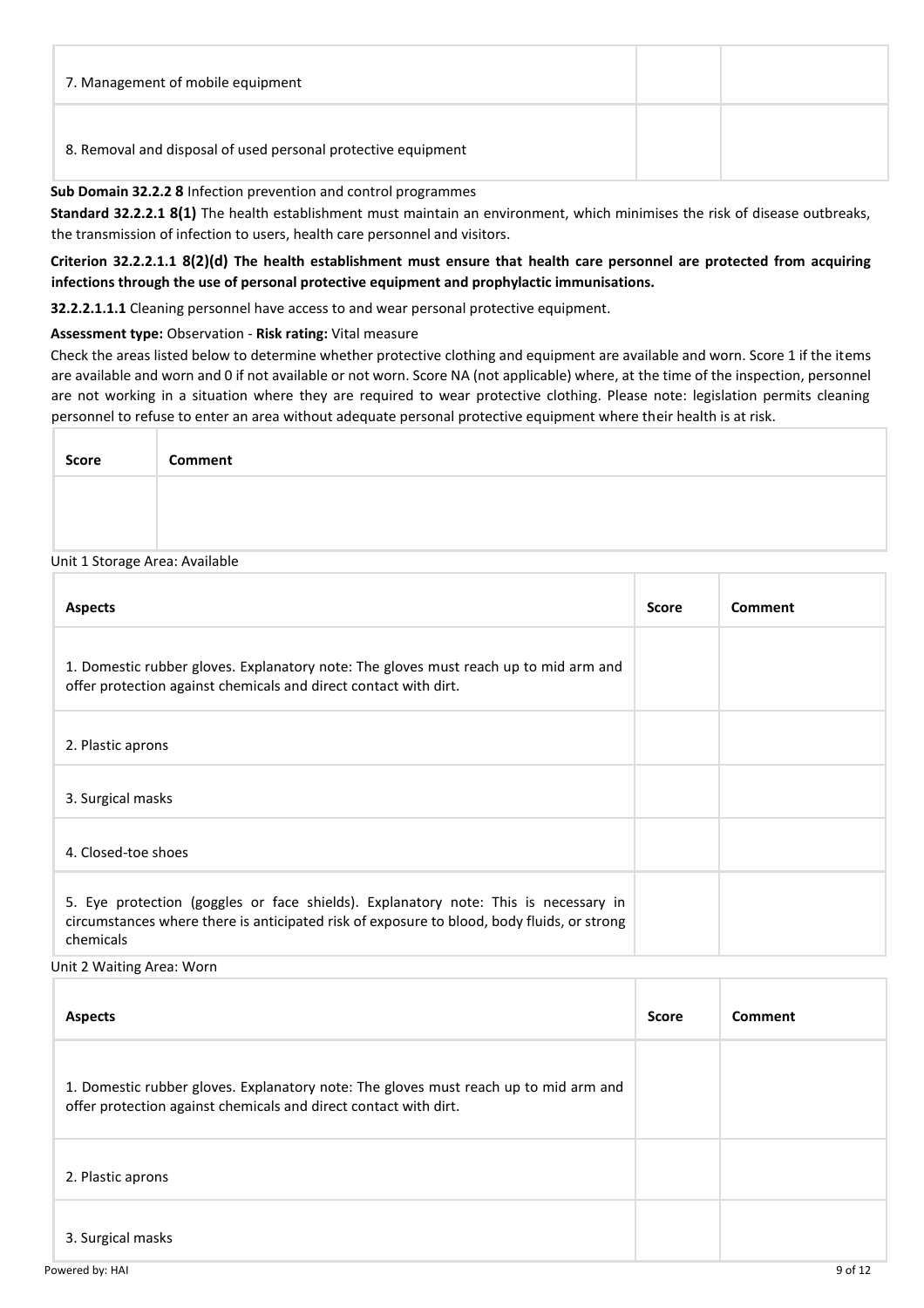| 4. Closed-toe shoes  |  |
|----------------------|--|
| .<br>$\sqrt{2}$<br>. |  |

#### Unit 3 Corridors/Passages : Worn

| <b>Aspects</b>                                                                                                                                           | <b>Score</b> | Comment |
|----------------------------------------------------------------------------------------------------------------------------------------------------------|--------------|---------|
| 1. Domestic rubber gloves. Explanatory note: The gloves must reach up to mid arm and<br>offer protection against chemicals and direct contact with dirt. |              |         |
| 2. Plastic aprons                                                                                                                                        |              |         |
| 3. Surgical masks                                                                                                                                        |              |         |
| 4. Closed-toe shoes                                                                                                                                      |              |         |

#### Unit 4 Administration block: Worn

| <b>Aspects</b>                                                                                                                                           | <b>Score</b> | Comment |
|----------------------------------------------------------------------------------------------------------------------------------------------------------|--------------|---------|
| 1. Domestic rubber gloves. Explanatory note: The gloves must reach up to mid arm and<br>offer protection against chemicals and direct contact with dirt. |              |         |
| 2. Plastic aprons                                                                                                                                        |              |         |
| 3. Surgical masks                                                                                                                                        |              |         |
|                                                                                                                                                          |              |         |
| 4. Closed-toe shoes                                                                                                                                      |              |         |

#### **Domain 32.4 GOVERNANCE AND HUMAN RESOURCES**

**Sub Domain 32.4.1 20** Occupational health and safety

**Standard 32.4.1.1 20(1)** The health establishment must comply with the requirements of the Occupational Health and Safety Act, 1993.

#### **Criterion 32.4.1.1.1 20 Measures must be in place to minimise the incidence of critical occupationally acquired injuries and diseases.**

**32.4.1.1.1.1** A policy or standard operating procedure or procedure or guideline for managing chemical and biohazardous spills is available.

#### **Assessment type:** Document - **Risk rating:** Vital measure

Verify whether the aspects listed below are included and explained in the document. The document must incorporate body fluids, including, but not limited to, blood or vomit, and all hazardous substances used in the health establishment, including, but not limited to, chemical reagents in the laboratory or chemotherapy solutions. The document must as minimum comply with the following requirements: Title of the document, Name of the health establishment or hospital group, signed and dated by the accounting officer or delegated person, signed and dated by the compiler or chairperson of committee that developed the document (optional), date of implementation, documents must be reviewed at a minimum every 5 years, summary of changes made to each version of the document (optional).NB: Document could be from the corporate head office (signed by the CEO or delegated person), electronic date and signature is acceptable. The document must meet these requirements to be considered for review. Score 1 if the aspect is included and explained and 0 if not included or not explained.

| Score | Comment |  |  |  |  |
|-------|---------|--|--|--|--|
|       |         |  |  |  |  |
|       |         |  |  |  |  |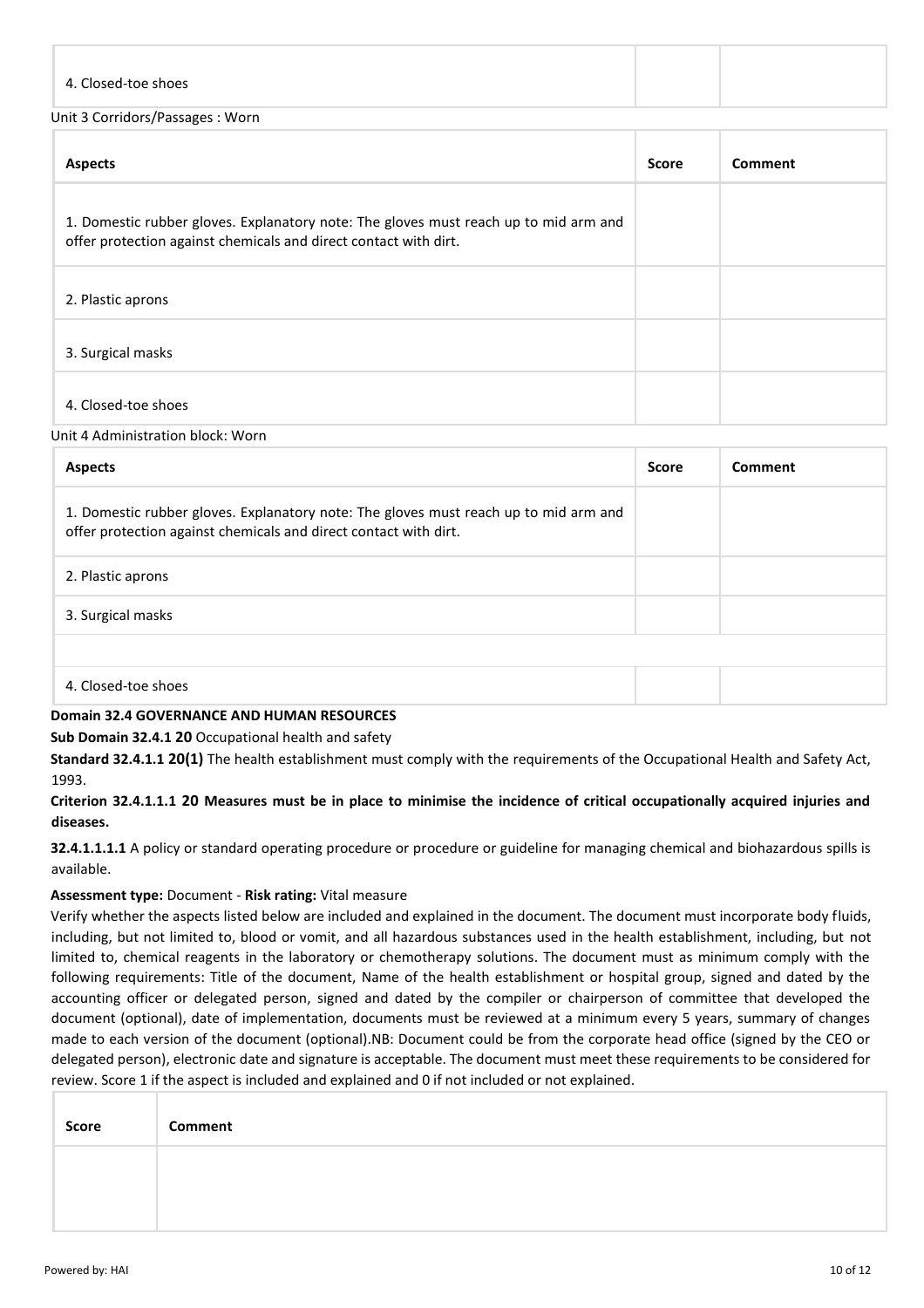| <b>Aspects</b>                                                                                                                                                                                             | <b>Score</b> | Comment |
|------------------------------------------------------------------------------------------------------------------------------------------------------------------------------------------------------------|--------------|---------|
| 1. Initial management to be implemented by first person to notice the spill. Explanatory<br>note: This may include covering the spill with paper towels or placing a spill sock around<br>a chemical spill |              |         |
| 2. Details on who to contact to clean up the spill                                                                                                                                                         |              |         |
| 3. Personal protective equipment to be worn                                                                                                                                                                |              |         |
| 4. Cleaning agents to be used                                                                                                                                                                              |              |         |
| 5. Correct dilution of cleaning agents where relevant                                                                                                                                                      |              |         |
| 6. Correct procedure for cleaning up solid waste, including sharps                                                                                                                                         |              |         |
| 7. Procedure for cleaning up spills                                                                                                                                                                        |              |         |
| 8. Disposal of waste                                                                                                                                                                                       |              |         |
| 9. Cleaning of cleaning equipment                                                                                                                                                                          |              |         |
| 10. Disinfection of cleaning equipment                                                                                                                                                                     |              |         |
| 11. Removal and disposal of personal protective equipment                                                                                                                                                  |              |         |
| 12. Hand hygiene performed as the last step in the process                                                                                                                                                 |              |         |